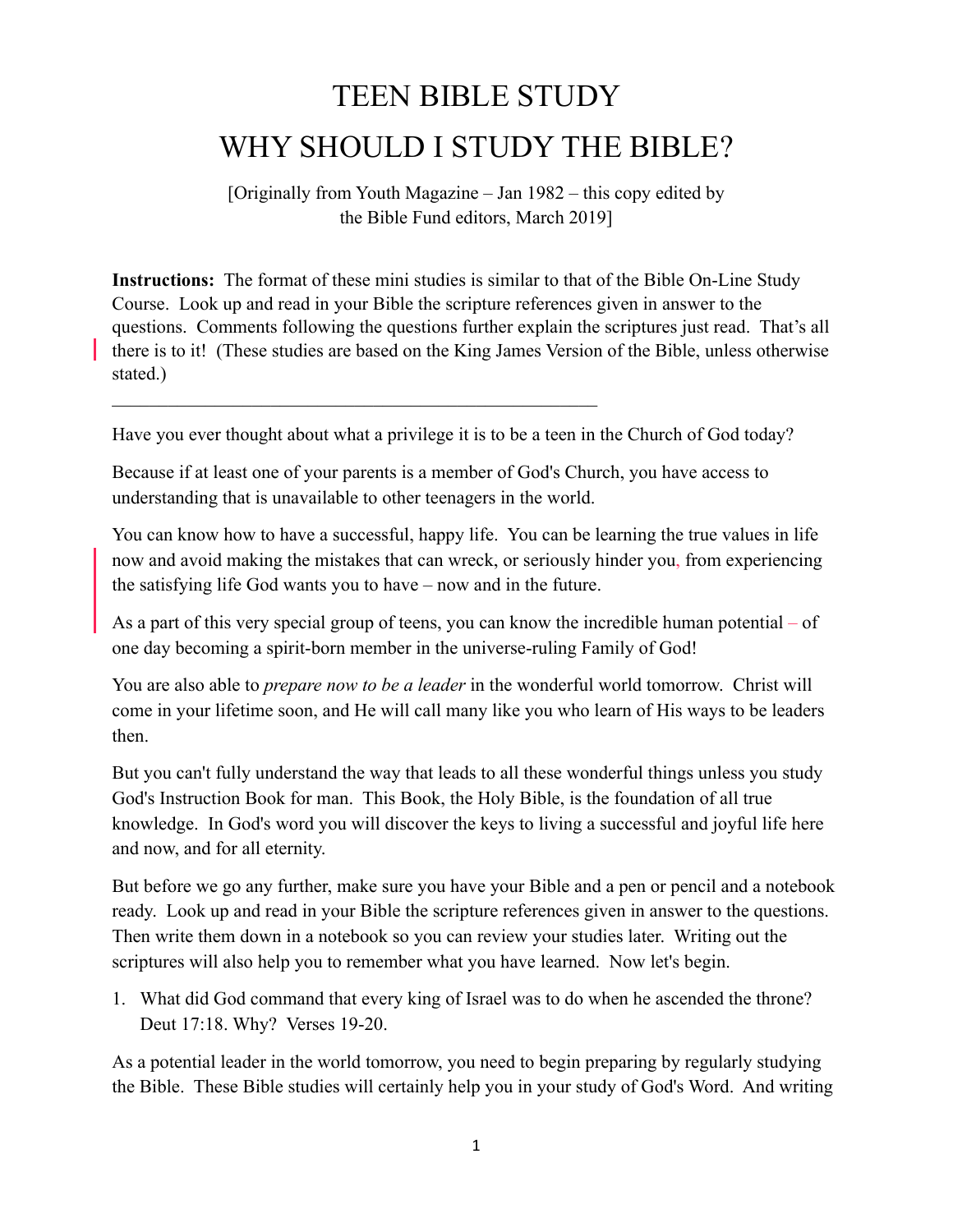the scriptures that answer the questions will prove to be an effective aid in reviewing the important concepts you'll be studying.

2. What were we told about the wisdom of King Solomon? 1 Kings 3:5-13. How truly great was his wisdom? Chapter 4:29-31. Based on the wisdom God gave him, what is Solomon's advice to you? Eccl 12:1.

Solomon instructs young people to remember the God who created the vast universe and all that it contains - the twinkling stars we see at night, our life-sustaining sun, the majestic snowcapped mountains and stately trees, the interesting animals, the countless varieties and numbers of fishes in the sea, the food we eat and the air we breathe.

Remembering God means being thankful to Him for your very existence, for your parents, the material things you possess. It means being grateful for the knowledge God has revealed to your parents through His Church, and for the fact you are especially blessed to have access to this same, wonderful knowledge.

3. Will God grant His wisdom, knowledge and understanding to those who seek it? Prov 2:1-6.

The proverbs are rich with wisdom and understanding. Take time often to read and reread and think about these golden nuggets of truth inspired by God for young and old alike.

4. What comparison does Solomon draw between the vital knowledge, guidance and wisdom of God's Word and a treasure chest full of precious things? Prov 8:10-11; 3:13-18.

Imagine yourself owning a huge chunk of gold worth millions of dollars, or a sparkling red ruby the size of an egg. Solomon says that the knowledge, instruction and wisdom you will gain by studying the Bible are worth far more than all the gold, silver and precious gems in the world!

5. What does God promise those who do remember Him and strive to please Him? Prov 3:1-6. Does He also promise to give them the "desires" of their hearts? Ps 37:4-5.

Do you want to have a successful life with many loyal friends? Do you look forward to having good health, a meaningful career filled with challenging opportunities, a beautiful marriage, happy children and ultimately becoming a member of God's Family? In His inspired Word, God shows the way to all of these blessings.

6. Are the mistakes and sins of others recorded in the Bible so that people today can learn *not* to repeat them? 1 Cor 10:1-11, especially verses 6 and 11.

God does not want us to suffer the same results as those who disobeyed Him in times past. He wants us to be obedient and be blessed.

Stories of the great men of God – men like Abraham, Moses, David and Daniel – also teach many valuable lessons and principles that we need to learn and apply in our lives today.

Abraham obeyed God's laws and taught his son Isaac to obey them (Gen 26:5; 18:18-19).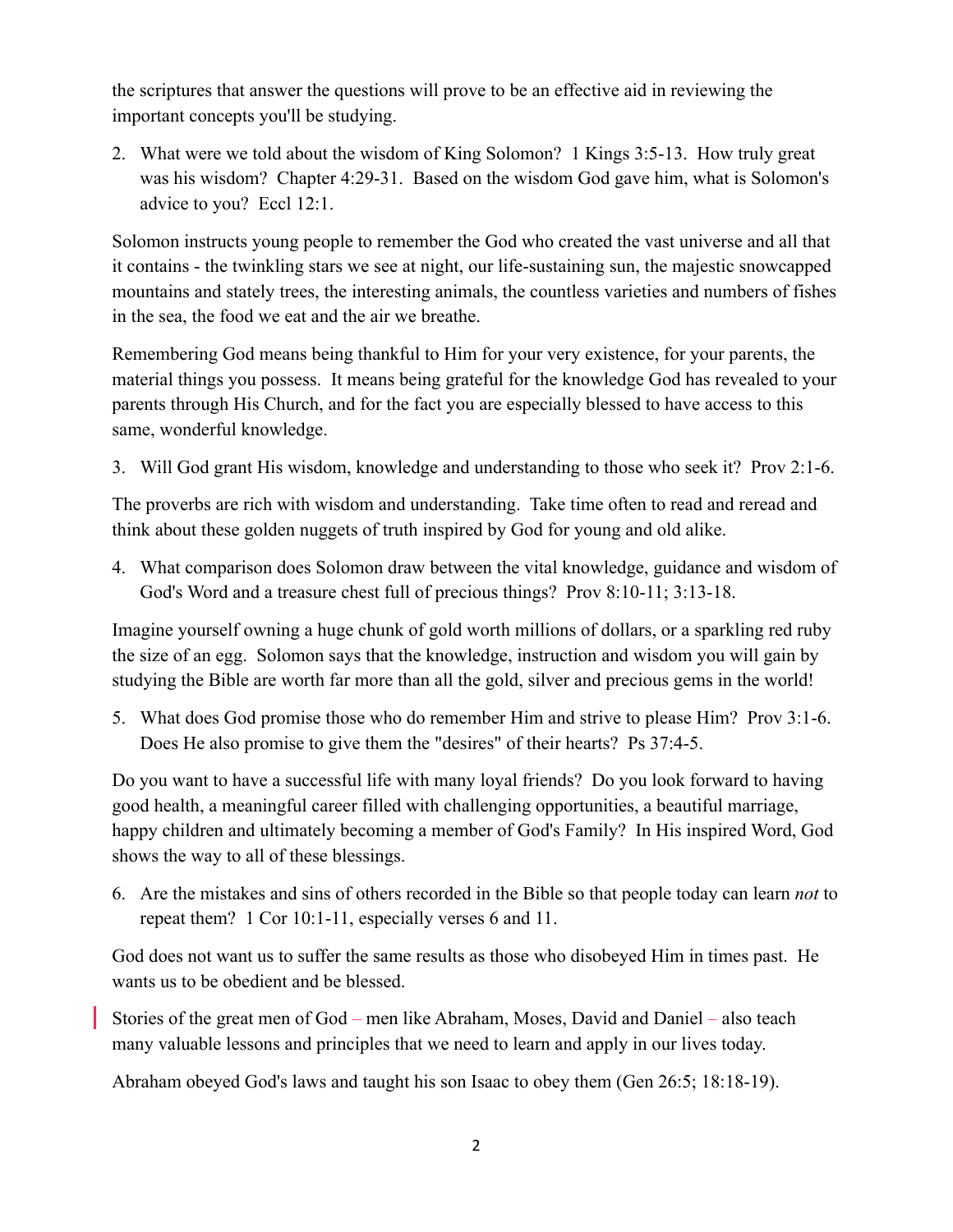The story of Moses' life, found in the books of Exodus through Deuteronomy, is one of great humility, submission and service to God.

David displayed great trust in God to help him kill the giant who taunted and dishonored the living God (1 Sam 17:45-49).

Faithful Daniel was thrown into the lion's den, but he was protected from harm by the God he worshiped and obeyed (Dan 6:16-22).

When Daniel's three friends, Shadrach, Meshach and Abednego, were thrown into the fiery furnace for obeying God, they also trusted God and were delivered from the fire (Dan 3:14-27).

7. Why did God select David to replace Saul as king of Israel? Acts 13:21-22. What did David do every day? Ps 119:97. Why? Verses 98-100. Did David learn about God as a youth? Ps 71:17.

Imagine David as a teenager herding sheep on the lush hillsides of Judea, thinking about God's creation and His awesome power. David thought a lot about God's commandments and how to apply them in his daily life. His basic motivation and intent in life was to always serve and obey God.

8. How did David continue to respond to and view God's Word when he was older? Ps 119:101-105. Will David rule over the nations of Israel in the world tomorrow? Ezek 37:24-25.

By studying your Bible, you can also learn God's way of life that leads to true happiness and joy here and now. And just as David, you too may one day become a leader ruling with Christ in the world tomorrow (Rev 3:21; 5:10).

9. Who else learned the Scriptures as a youth? 2 Tim 3:15.

Timothy, one of the dedicated men of God in the early true Church, was taught the Old Testament Scriptures by his mother and grandmother (2 Tim 1:5). He grew up to be very useful in helping to spread the Gospel message as a minister of Jesus Christ.

10. Was King Josiah a righteous ruler? 2 Kings 22:1-2. What did he begin to do when he was 16 years old? 2 Chron 34:3. What reforms did his zeal for God's way lead him to accomplish when he was just 20 years of age? Verses 3-7.

Josiah became king when he was only 8 years old. And he began to seek and obey God with all of his might while in his teens.

Before Josiah ascended the throne, the nation had forgotten God and was deep into idol worship. Once Josiah understood God's law and his responsibility toward God, he tore down the idols and temples dedicated to false gods. He then restored the true worship of God to the entire nation. No king was more zealously dedicated to God before or after Josiah! (2 Kings 23:25)